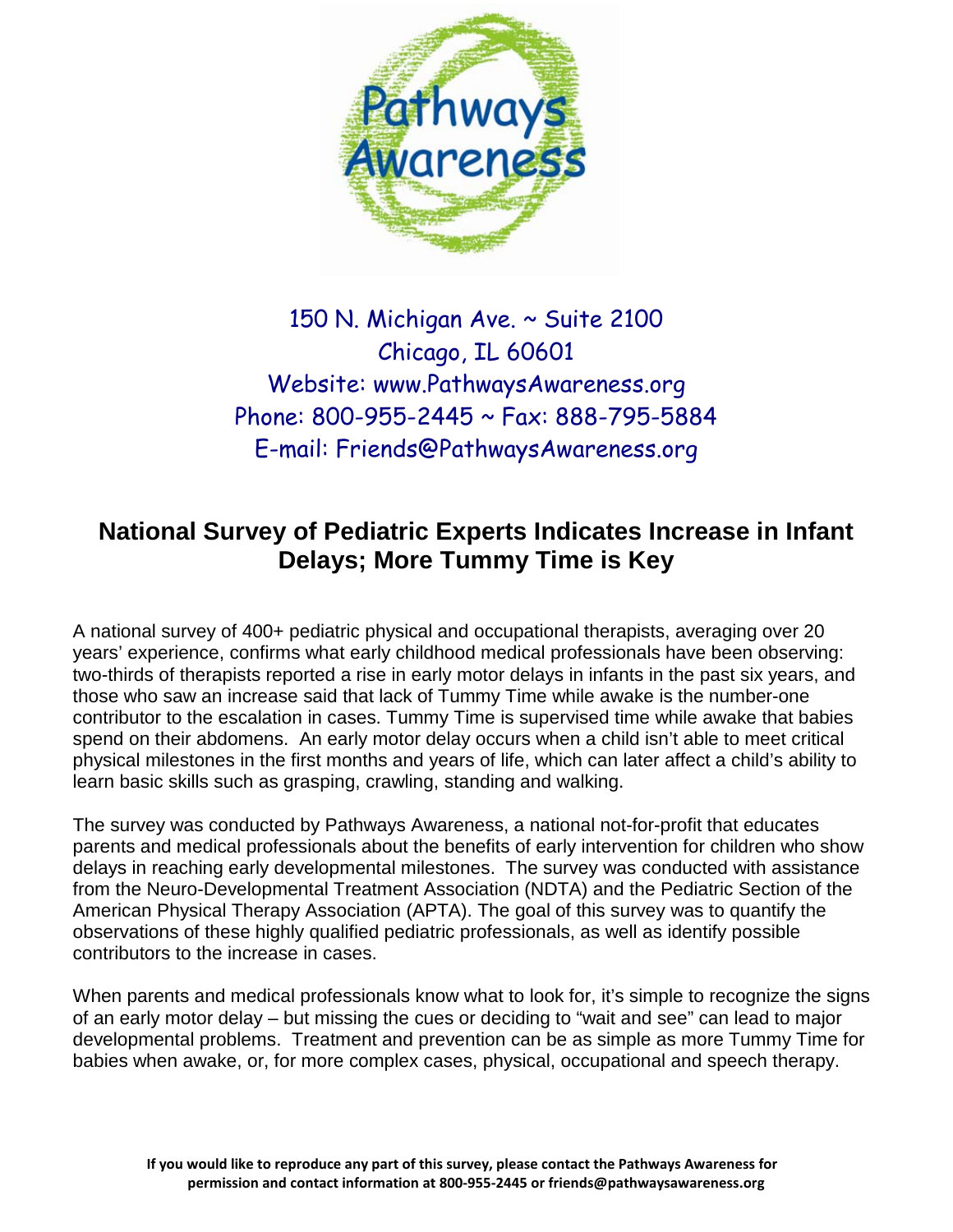# **Backsleeping, "Container" Lifestyle May Contribute**

The vast majority of babies now sleep on their backs to help prevent Sudden Infant Death Syndrome (SIDS). The Back-to-sleep campaign reduces the risk of SIDS by 40%, but also means that babies miss out on the 12 or so hours of Tummy Time they used to get each day. Backsleeping, coupled with more awake time in "containers" like car seats, bouncers and strollers, adds up to so much back time that babies aren't able to develop their trunk muscles, contributing to the increase in early motor delays.

Each year more than 400,000 children in the U.S. are at risk for an early motor delay, and the actual incidence is one in 40, a 150 percent increase from 25 years ago, and a rate even higher than incidences of other accelerating conditions like autism.<sup>1</sup> While previous studies have linked lack of Tummy Time to early motor delays, $<sup>2</sup>$  the survey by Pathways does not definitively identify</sup> lack of Tummy Time as the cause of the increase in early motor delays. Rather, the survey quantifies experienced observations by qualified professionals, which may serve as a hypothesis for a future scientifically controlled study on the rate of increase and causes of early motor delays. In addition to back-sleeping and lack of Tummy Time, the increase may also be caused by factors such as a higher survival rate of preterm babies, increased numbers of twins and triplets (who may be crowded in the uterus) and increased survival of children with cardiac, neurological and genetic disorders.

<sup>1</sup> Statistics compiled by the Pathways Awareness Medical Round Table from a variety of sources, including the March of Dimes, *Pediatrics* Annual Summary of Vital Statistics, and the Centers for Disease Control and Prevention

**<sup>2</sup>** Influence of supine sleep positioning on early motor milestone acquisition. *Dev Med Child Neurol.* 2005; 47(6):370- 6; discussion 364 (ISSN: 0012-1622)

## **Survey Methodology and Results**

The web-based survey was conducted between February and May 2008 by Pathways Awareness. Respondents were 409 highly qualified physical and occupational therapists who belong to the APTA or NDTA, who work with pediatric clients on a regular basis, and who average more than 20 years of experience. All results reported are significant at the 95 percent confidence level.

- Two-thirds of therapists (66 percent) reported that they had observed an increase in early motor delays in babies under twelve months in the past several years.
- Nearly two-thirds (61 percent) of all respondents thought that early motor delays could be caused or exacerbated by back sleeping, and 77 percent had observed early motor delay cases that could be attributed to babies spending extensive time on their backs while they were awake (in car seats, bouncers, etc.)
- The majority of therapists (76 percent) who observed an increase in early motor delays noticed this phenomenon starting within the past six years: most observed an increase starting 4-6 years ago (38 percent) followed by 0-3 years ago (38 percent).
- Of therapists noting an increase in early motor delays, the vast majority named lack of Tummy Time while awake as the number-one reason for the increase in early motor delays (84 percent), followed by the increase in premature births (59 percent) and back sleeping (54 percent).
- Therapists observed that most parents have little or no understanding of Tummy Time (70 percent)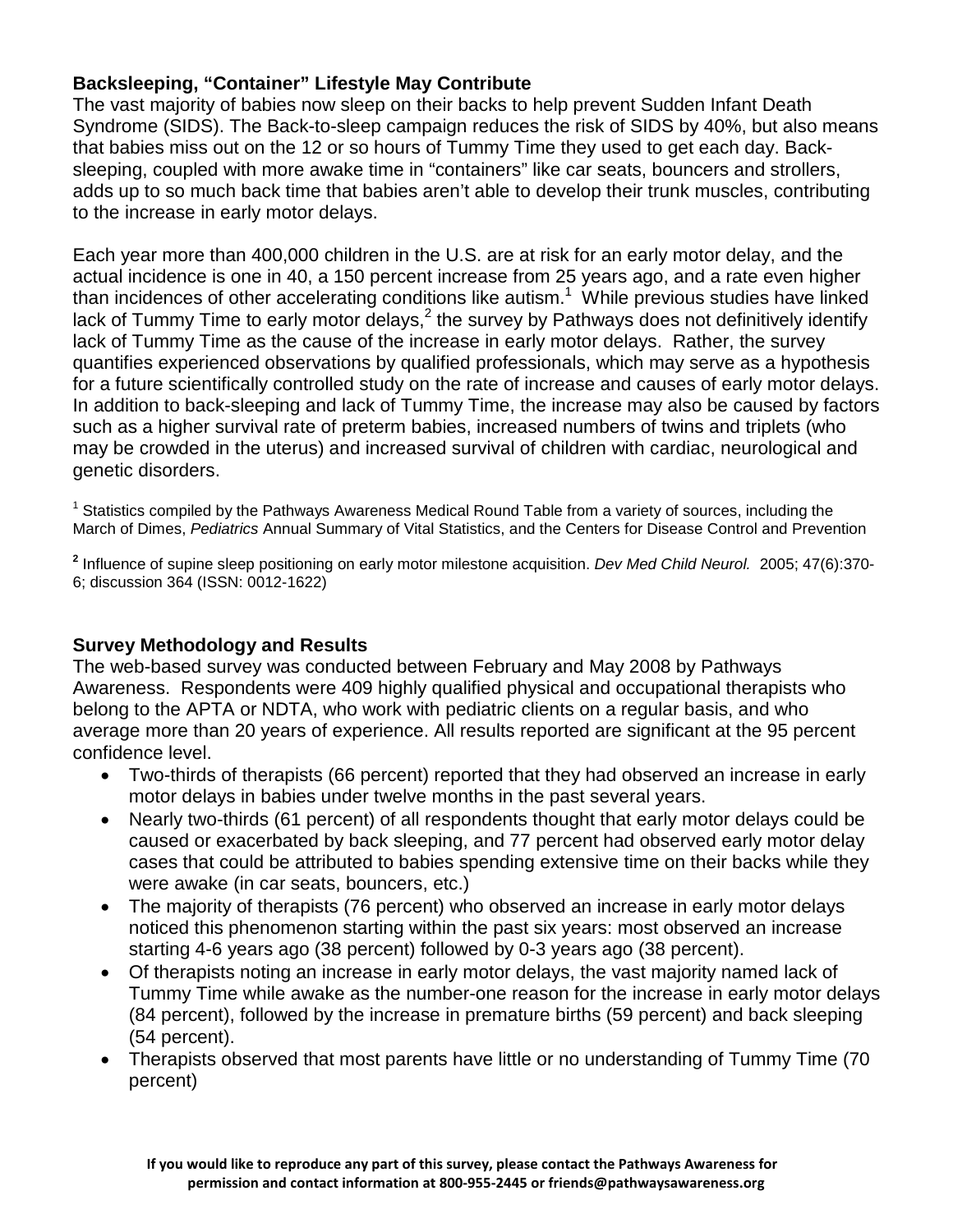# **Selected Survey Questions and Results**

Q1: Have you noticed a change in the number of cases of early motor delays in babies under 12 months of age over the past several years? (n=409)



Q2: Do you think that early motor delays can be caused or exacerbated by back sleeping? (n=398)



**If you would like to reproduce any part of this survey, please contact the Pathways Awareness for permission and contact information at 800-955-2445 o[r friends@pathwaysawareness.org](mailto:friends@pathwaysawareness.org)**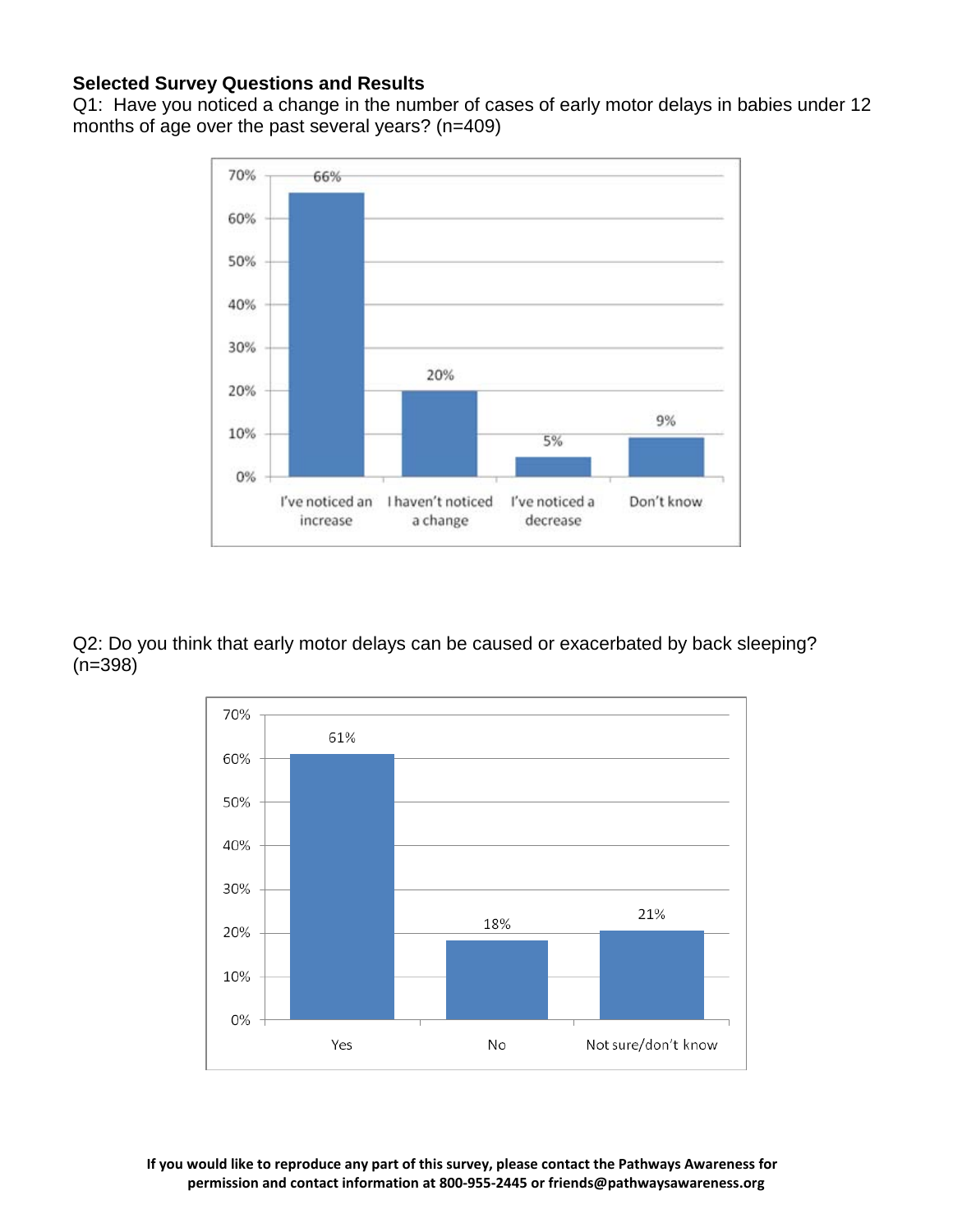Q3: Have you seen early motor delay cases in your practice that can be attributed in part to extensive time on the back when babies are awake (in car seats, bouncers, etc.)? (n=398)



Q4: When did you start seeing an increase in early motor delays in children under 12 months? (answered only by respondents who noted an increase in early motor delays, n=270)



**If you would like to reproduce any part of this survey, please contact the Pathways Awareness for permission and contact information at 800-955-2445 o[r friends@pathwaysawareness.org](mailto:friends@pathwaysawareness.org)**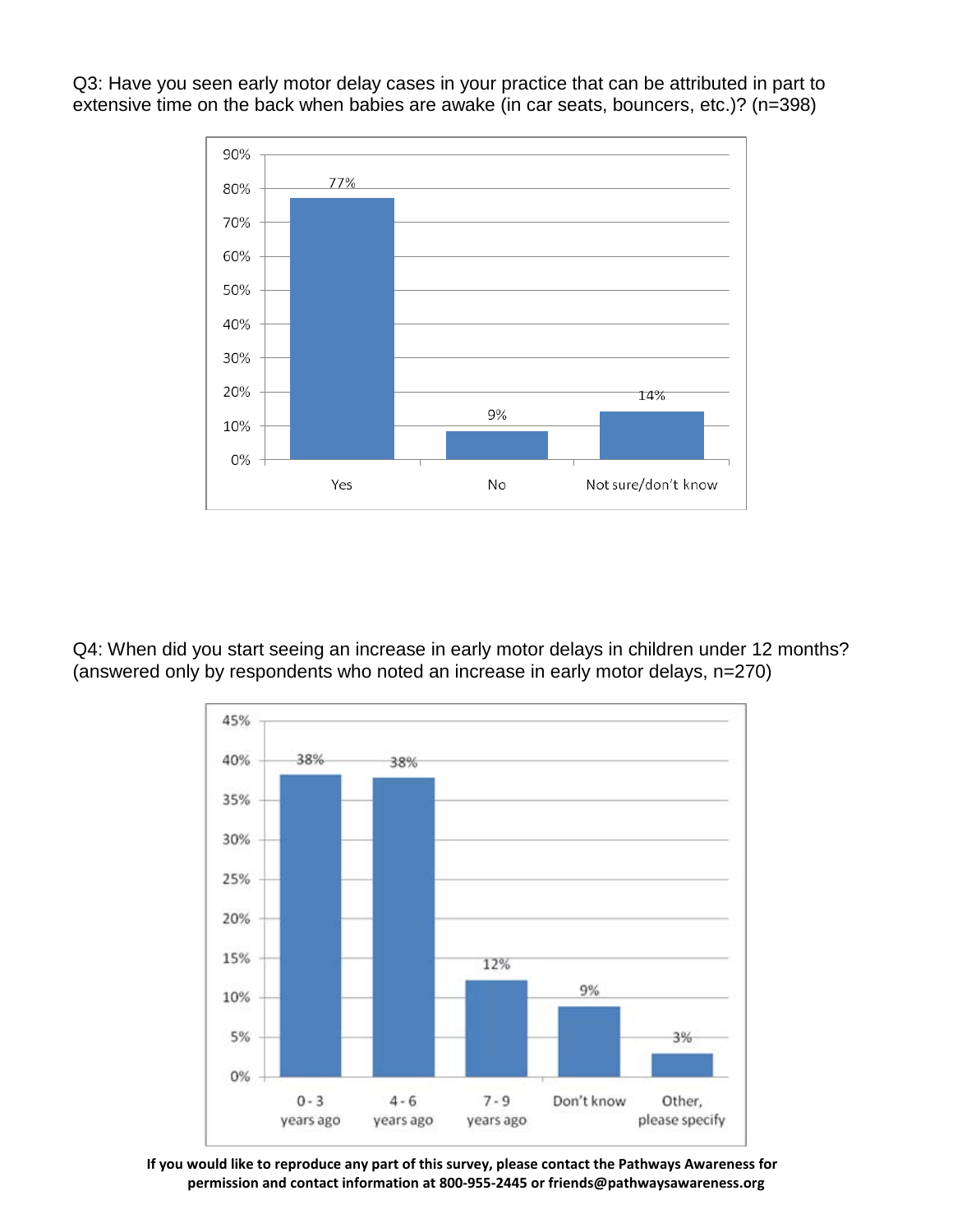Q5: To what do you attribute this increase in early motor delays? (Please mark all that apply.) (answered only by respondents who noted an increase in early motor delays, n=270)



Q6: Please rate the average parent's understanding of "Tummy Time"—how they should position the baby, when they should start, and how much time babies need in the prone position. (n=395)



## **Why Babies Need Tummy Time and What Parents Can Do**

**If you would like to reproduce any part of this survey, please contact the Pathways Awareness for permission and contact information at 800-955-2445 o[r friends@pathwaysawareness.org](mailto:friends@pathwaysawareness.org)**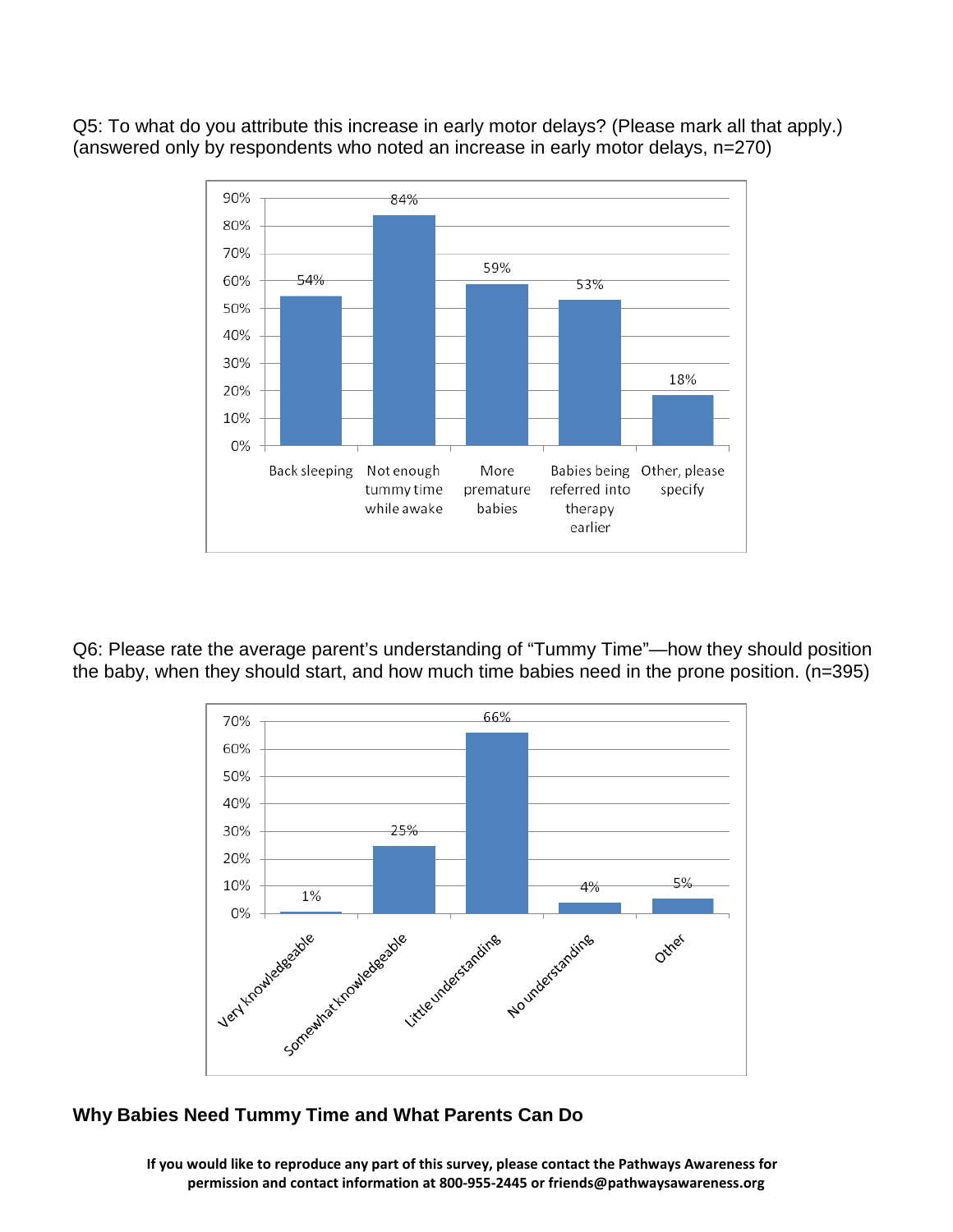New parents are concerned with the basics: sleeping, eating, changing and nurturing. We know that babies are spending more and more time on their backs and the pressure on the infant's head can create a flattening of the back of the skull called positional plagiocephaly. Tummy Time and repositioning an infant are two easy preventative measures that can help reduce the chance a baby will develop positional plagiocephaly. Untreated, plagiocephaly can lead to permanent deformation of the skull that can impact facial symmetry which can lead to problems such as speech and vision issues.

Babies often complain about being placed on their tummy, but if Tummy Time is begun early (even from just a few days old) and maintained on a consistent schedule, it will become a part of their daily routine. Tummy Time can improve head control which is needed for the next stages of development. Tummy Time is critical for building muscle strength in the back, neck and shoulders, strength that children also need to meet their developmental milestones. Simply holding and soothing baby in a different position can help infants become accustomed to Tummy Time. Pathways Awareness developed "Five Essential Tummy Time Moves," a short instructional film that details five simple moves that shows parents how Tummy Time can become a natural part of baby's day, rather than simply another item on their ever-growing "to do" list. There is also a printed handout which includes tips and suggestions for integrating Tummy Time into an infant's day. Pathways recommends babies start with Tummy Time for just a few minutes per day, eventually building up to an hour a day, in several shorter intervals, by three months.

Suggestions for parents can include singing songs or calling their name while your baby is tummy to tummy with you, getting down to baby's level for eye-to-eye contact and carrying baby tummy down with one hand under the tummy and between the legs – the "football hold." When a parent takes time to play with baby on their tummy, they not only further their physical development, but also build a bond and support socialization skills.

If parents have concerns about their child's developmental milestones, a growth and development chart and more information about developmental warning signs are also available on the Pathways web site, [www.PathwaysAwareness.org](http://www.pathwaysawareness.org/) and by calling Pathways' parent-answered help line, 1-800-955-CHILD (2445), or emailing [Friends@PathwaysAwareness.org.](mailto:Friends@PathwaysAwareness.org) The development chart has been endorsed by the American Academy of Pediatrics, the National Association of Pediatric Nurse Practitioners, the American College of Osteopathic Pediatricians and the American Physical Therapy Association, Pediatric Section. Pathways Awareness is a national, non-profit organization dedicated to raising awareness about the gift of early detection, the promise of early therapy and the benefits of Tummy Time.

#### **Relevant Research**

#### **1) Influence of supine sleep positioning on early motor milestone acquisition.** *Dev Med Child Neurol.* **2005; 47(6):370-6; discussion 364 (ISSN: 0012-1622)**

71 healthy four-month-olds and 50 healthy six-month-old infants were recruited to measure the effects of supine sleep positioning on early motor milestone development. Researchers found that at four months, no infants were exhibiting motor delays based on standardized motor assessments. However, by six months, 22 percent of these previously typically developing children exhibited gross motor delays. The authors concluded that awake prone positioning consistently emerged as the most significant predictor of early motor development.

#### **2) Association between sleep position and early motor development.** *J Pediatr* **2006 Nov;149(5):623-629. (ISSN: 0022-3476)**

Another article based on the same research above.